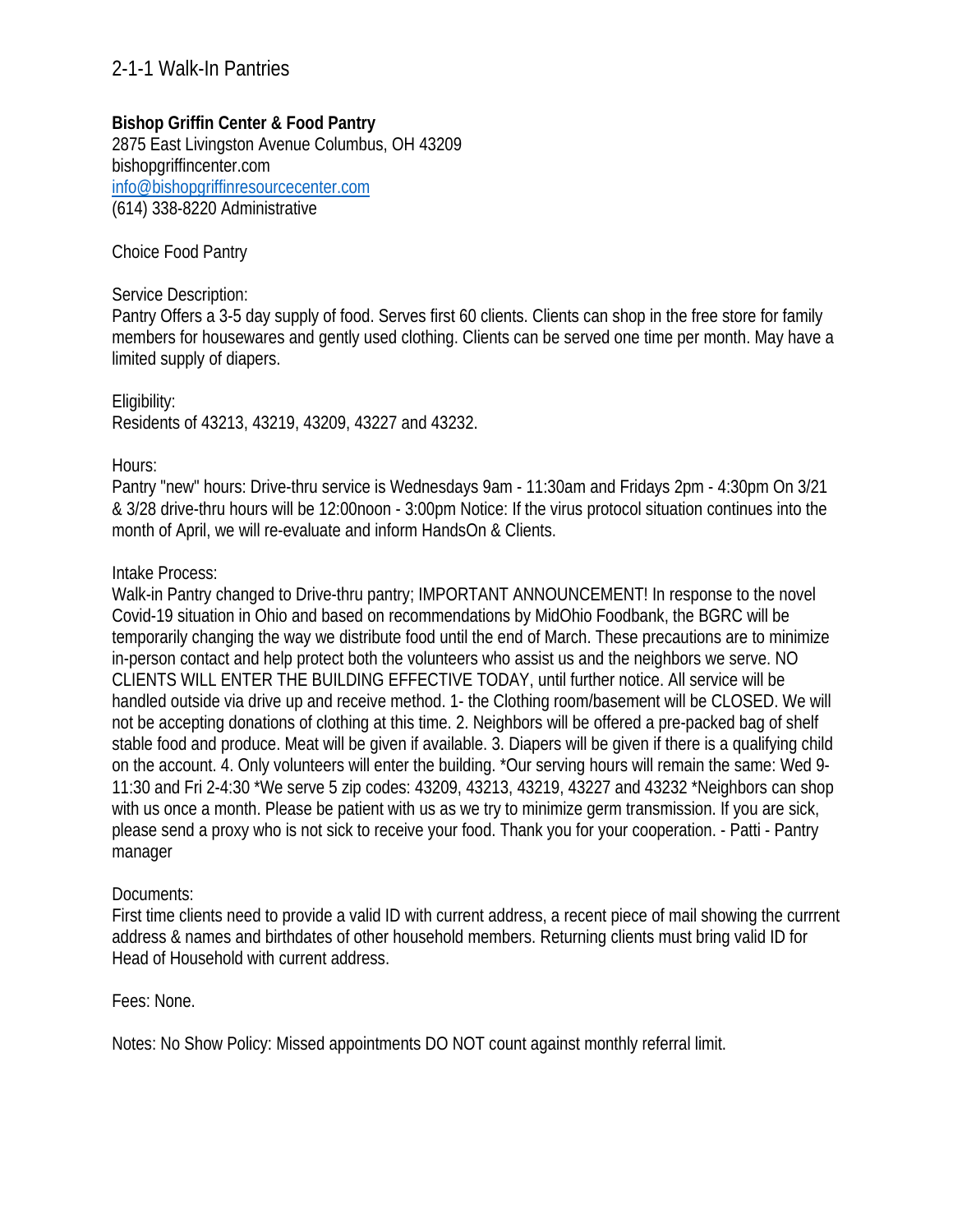## **Broad Street Presbyterian Church**

760 East Broad Street Columbus, OH 43205 http://www.bspc.org office@bspc.org (614) 221-6552 ext 1 Administrative For Church Staff/Members only (614) 463-9612 Program Number COMPASS Prog./ PRC (614) 221-6553 Fax

Food Pantry Broad Street Food Pantry

Service Description:

This is a choice food pantry serving the first 35 households Mon-Fri/ Serves first 25 households on Saturdays/ Farmers Markets are offered for all Franklin Country residents in the summer (visit website for specific dates)/ Diapers are available to any resident of Franklin County (there are limited supplies)

#### Eligibility:

Households living in zip codes 43203, 43205, 43209, 43213 and 43215 Food assistance is once per month, plus one additional visit for produce only.

Hours:

Sign in begins promptly at 8am M-F and 8:30am one Saturday a month/ Registration closes promptly at 11:30 M-F & Sat at 10 am/ Shopping begins at 9am M-F, and on 2nd Saturdays of the month. Clients must arrive 30 minutes before closing to be served.

Intake Process:

Walk-in. First come, first served. No appointments. Client can call 614-461-4557 to check if openings remain.

Documents:

Photo ID for Head of Household at each visit and annual address verification is required to be served.

Fees: None.

Additional Languages: None.

Notes: No Show Policy: Missed appointments DO NOT count against monthly referral limit. Also accepts donations.

**Brice United Methodist Church Food - Pantry**  3160 Brice Road Brice, OH 43109 www.bricechurch.org office@bricechurch.org (614) 216-8533 Administrative

Food Pantry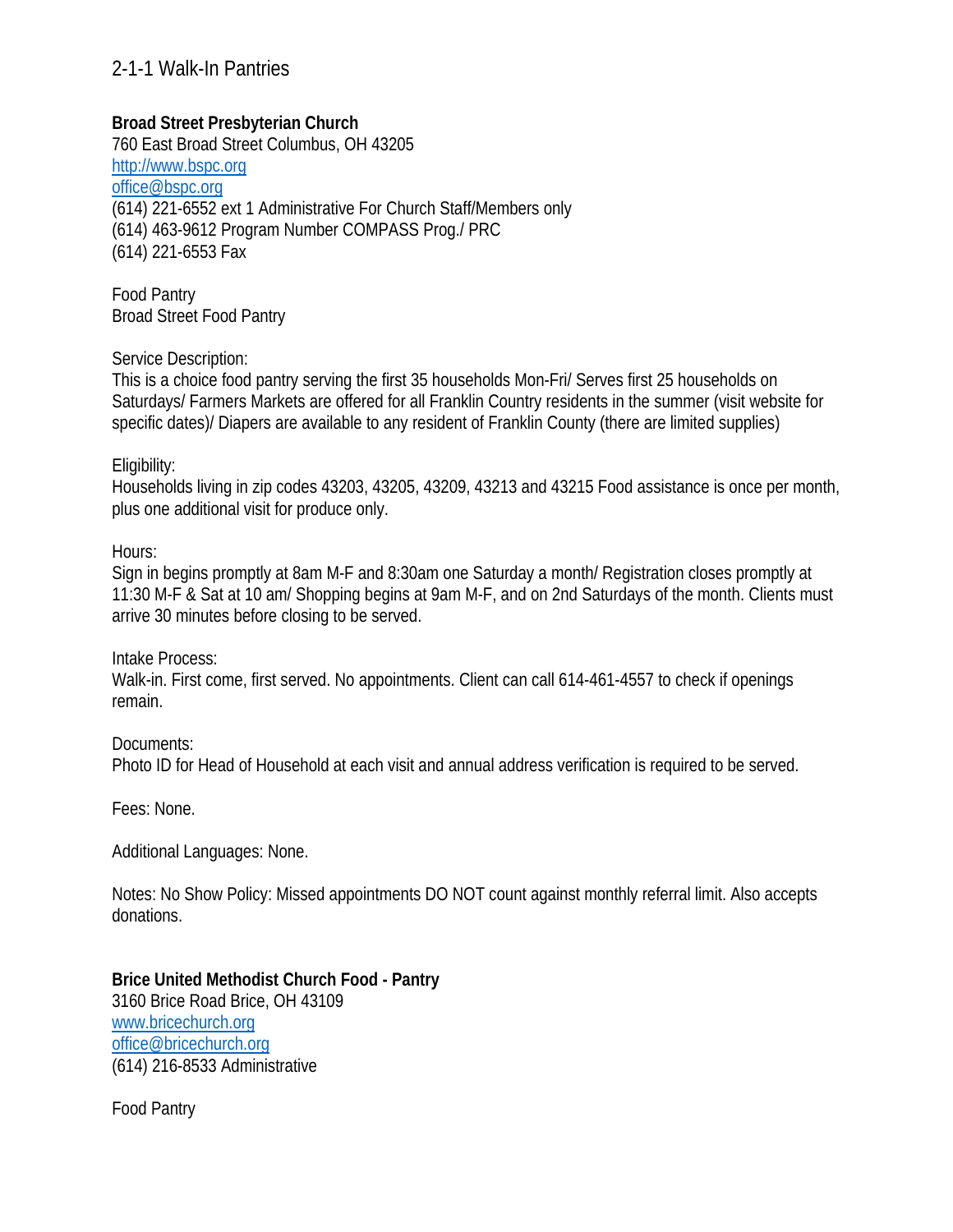## Brice UMC Food Pantry

Service Description:

Offers clients a supply of emergency food. Clients can be served one time per calendar month.

Eligibility:

Residents of 43068, 43109, 43110, 43125, 43147 and 43232. \*Accepts clients outside of Franklin County (incl. Fairfield & Pickerington)

Hours:

Saturdays 9 am-11:30 am. Closed on the 5th Saturday of the month.

Intake Process: Walk-in.

Documents:

Photo ID for one adult household member at each visit and annual address verification is required to be served.

Fees: None.

Notes: Allows third party pick up with a letter signed by the client.

# **Canal Winchester Community Food Pantry**

80 Covenant Way Canal Winchester, OH 43110 www.cwhumanservices.org aletha.cwhs@gmail.com (614) 834-4700 Administrative (614) 834-4700 Program Number Food Pantry Program

Food Pantry

Service Description:

Provides emergency food for residents of the Canal Winchester School District and Bloom Carroll School District. Clients can receive food twice per month.

Eligibility:

Must be in the Canal Winchester School District or Carroll School District, or a resident of Lithopolis.

Hours:

Mon, Tue and first and third Wed 1pm -3pm/ 2nd & 4th Wednesdays are only open 4 pm-6 pm.

Intake Process:

\*Clients should notify pantry leaving their name, phone# and date of their appt. on VM before coming to their appt. (This is to confirm attendance) Call 614-834-4700. Clients should then visit the pantry on that date. Calls will most likely not be returned; but with exception if it's a new client, or some other issue arises.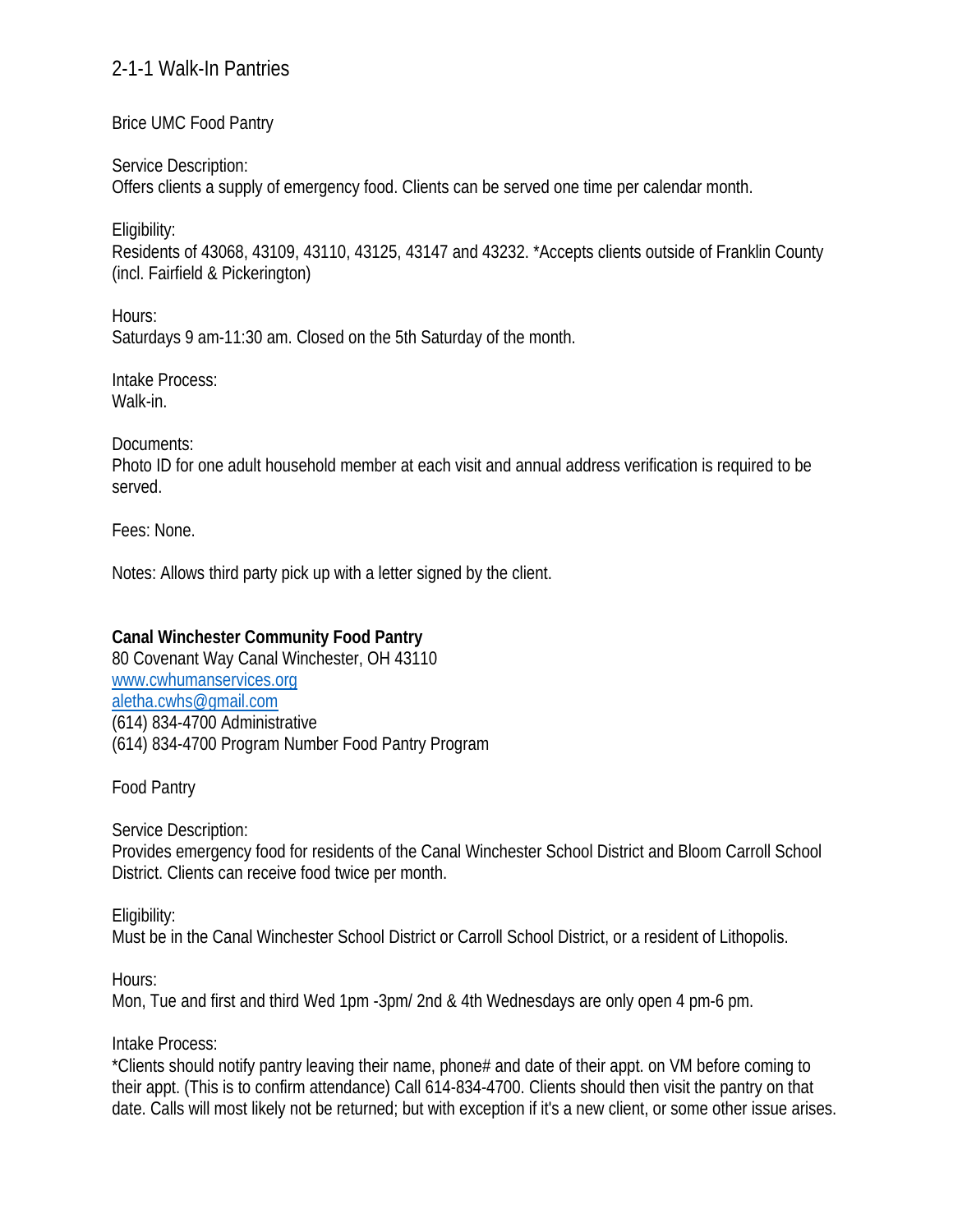Documents:

ID for everyone in the household. Children: Provide Social Security Card or Birth Certificate. Proof of address.

Fees: None.

Notes: No Show Policy: Missed appointments DO NOT count against monthly referral limit. Also accepts donations.

Directions: Available through Google Map

**Christian Center PTL - Gahanna**  298 Rocky Fork Drive S. Columbus, OH 43230 chrctr@yahoo.com (614) 471-3036 Administrative

Food Pantry

Service Description: Provides a 3-5 day supply of emergency food. Those within the primary zip codes may visit once a month. All other Zip Codes may visit once every 3 months.

Eligibility: ALL ZIP CODES

Hours: 2nd and 3rd Saturday of the month 9 am-11 am.

Intake Process: Walk-in. First come, first served.

Documents: Clients please bring PhotoID and Proof of address for each visit you, or another person is picking up food.

Fees: None.

Additional Languages: None.

**Clintonville-Beechwold Community Resources Center**  14 W. Lakeview Ave Columbus, OH 43202 https://www.clintonvillecrc.org/ familyservices@clintonvillecrc.org (614) 268-8118 Administrative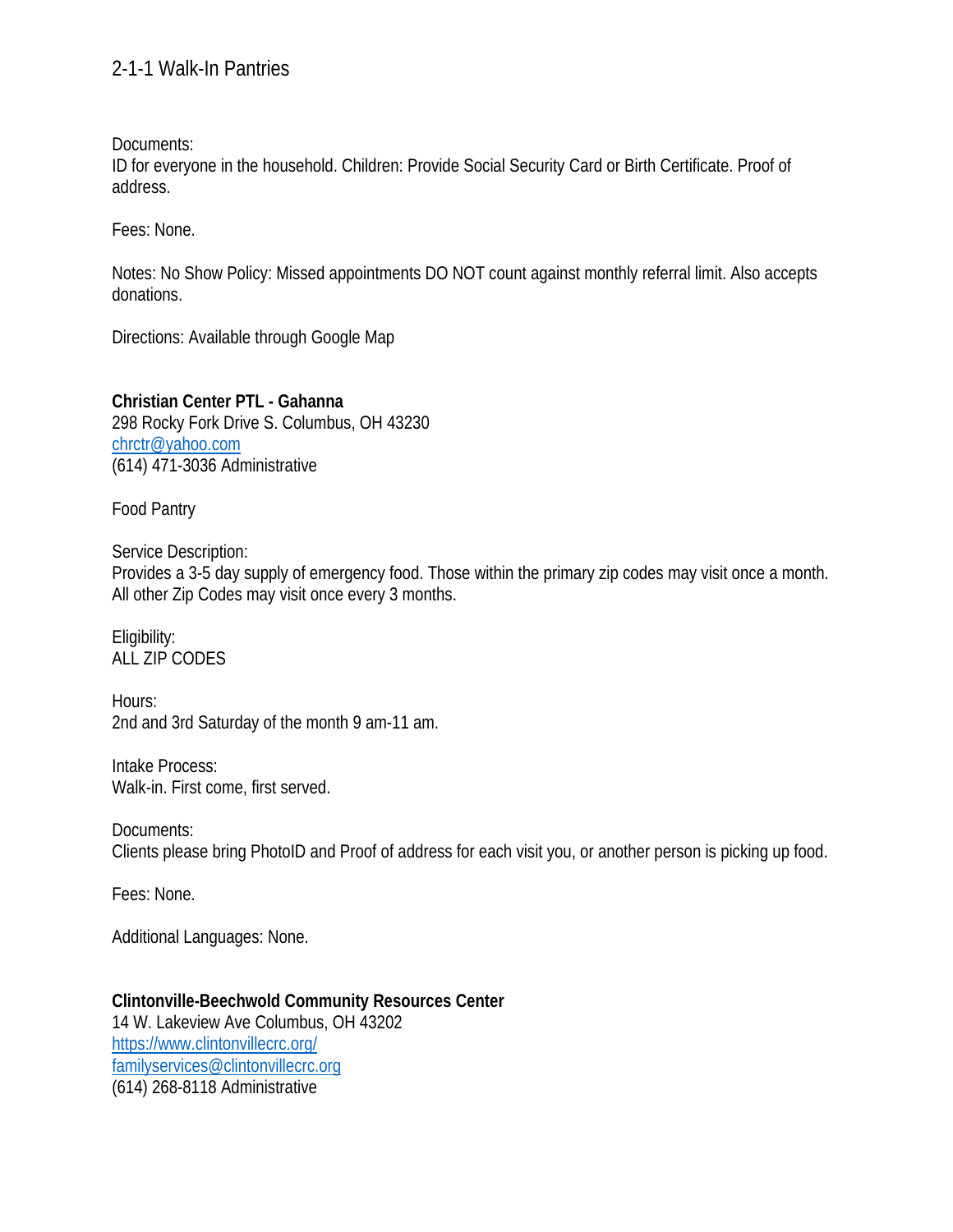Food Pantry Gethsemane Lutheran Church Food Pantry (614) 268-8118 Administrative

### Service Description:

Offers 3-10 day supply of food. Tries to meet special dietary needs such as low sodium, diabetic and religious dietary restrictions. Formula, baby foods and diapers may be available. Pet (dog/cat) food may be available. Each household will receive one prepared bag of produce with bread and/or bakery items when available.

## Eligibility:

Area Served: Zip codes 43214, 43210, 43220, 43221, 43235 and parts of 43202 (east to I-71, west to Olentangy River, south to Hudson Street, north to Worthington). Service frequency is once per month. Will serve those outside of the zip codes only once.

## Hours:

Walk-in Hours: Food pantry hours are Monday-Friday 12:00pm - 5:00pm; Fresh produce only available on Wednesday 12:00pm - 6:00pm; NOTE: Community Dinners are also provided every Tue & Thur 5:30pm-7:00pm. Breakfast is on Sunday 10:00am - 12:00pm. (In the event of severe weather, the pantry will be closed for Level 2 & 3 SNOW emergencies)

### Intake Process:

Pantry Address: 14 W. Lakeview Avenue, Columbus, OH 43202 (Walk-in food pantry once a month); No Show Policy: Missed appointments DO NOT count against monthly referral limit.

### Documents:

Photo ID for adults. Proof of address is required on an annual basis. Pantry does not accept leases as address verification.

Fees: None.

Notes: Also accepts donations. Website: https://www.clintonvillecrc.org/crc-family-services/

# **Corinthian Missionary Baptist Church Pantry**

3147 East Fifth Avenue Columbus, OH 43219 cmbccols.com/home.aspx (614) 237-8619 Administrative

Food Pantry

Service Description: Provides supply of emergency food.

Eligibility: Anyone. Clients are served twice per month. There must be one week between visits.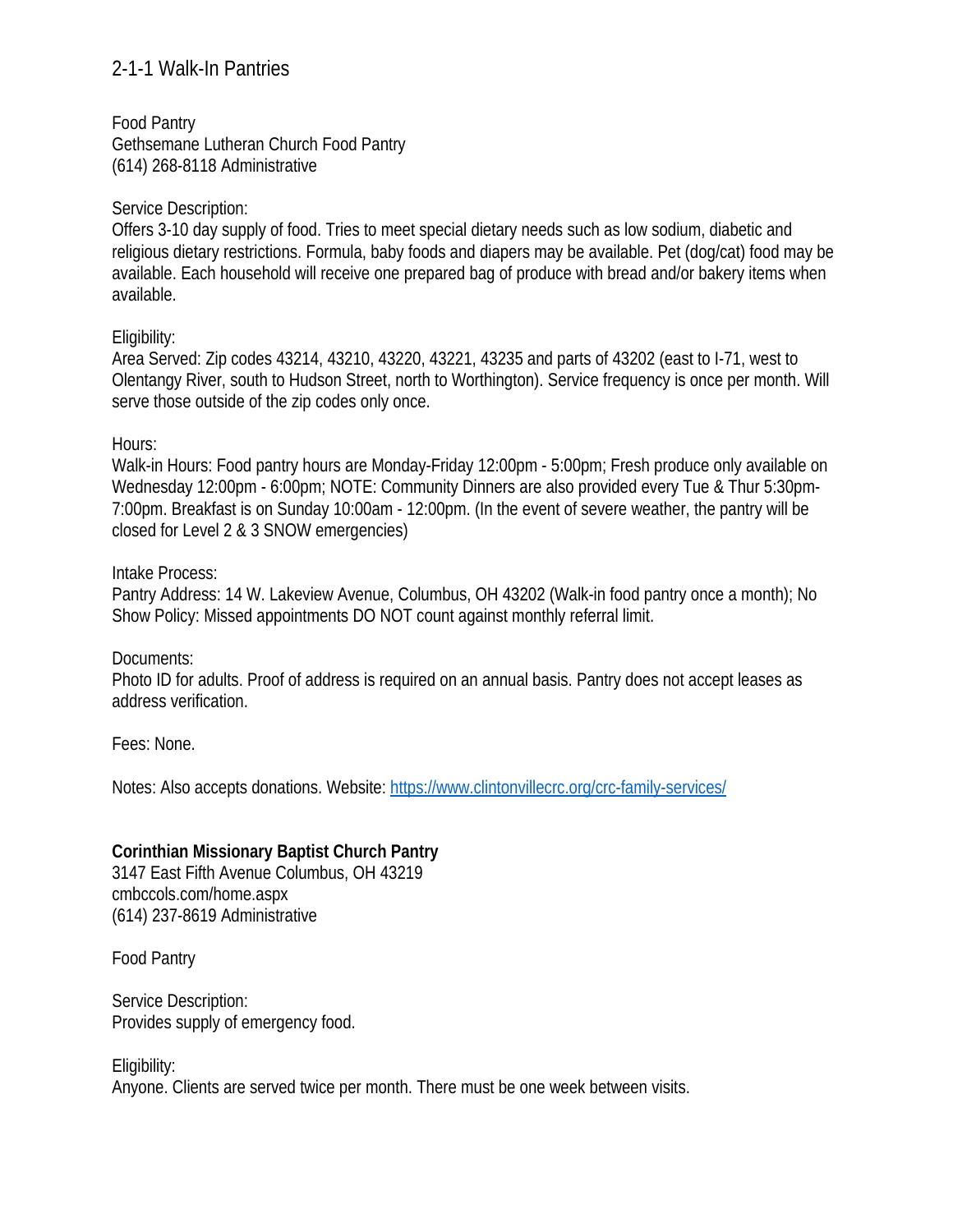Hours:

Wednesdays 8:30 am-11:30 am. First come, first served.

Intake Process:

Walk-in. Third party can pick up if they bring their own ID, ID for the client, and a note from the client authorizing pickup.

Documents: Photo ID for adults. Birth certificates for children.

Fees: None.

## **First Community Church - Heart to Heart**

1320 Cambridge Boulevard Columbus, OH 43212 h2h.FCchurch.com hearttoheart@fcchurch.com (614) 488-0681 Administrative (614) 488-2763 Fax

COMMUNITY SUPPORT Heart to Heart

Service Description:

This is a choice food pantry that provides food pantry and referrals to other community services and resources that may be of assistance.

Eligibility: Anyone. Clients can visit once every 30 days.

Hours:

Food pantry hours are Tue, Thu 8:30 am-1:00 pm. Inclement Weather Policy: Closed in Level 3 Snow Emergency in Franklin County (will be heard via voicemail, on Facebook page and on webpage). Volunteers will be notified via email as soon as decision to close has been made.

Intake Process: Walk-in. Clients are encouraged to bring their own reusable shopping bags.

Documents: Photo ID and piece of mail (or other proof of residency) for each adult in the household.

Fees: None.

Notes: No Show Policy: Missed appointments DO NOT count against monthly referral limit. Caseworker and 3rd party pickups are allowed with proxy form showing client's address.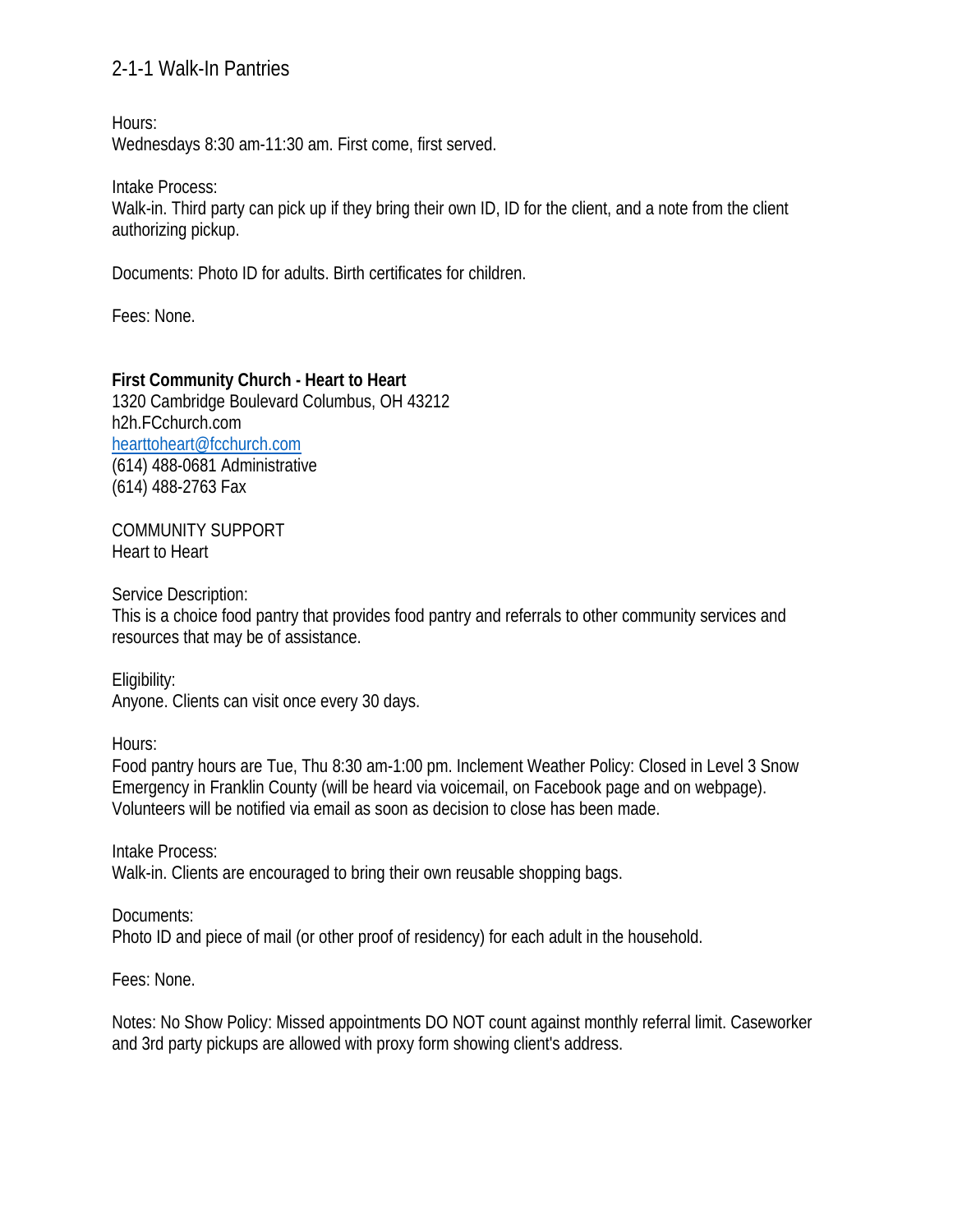## **Gladden Food Pantry**

318 South Glenwood Avenue Columbus, OH 43223 www.gladden-us.org/Gladden/Food\_Pantry.html3/31/2011 (614) 228-2498 Administrative

Food Pantry

Service Description:

Provides emergency food assistance including a three-day supply of food and free daily produce. Deliveries are available to seniors who are homebound and have no other able bodied adult in household. Delivery is not available for same day of appointment. Limited supply of diapers may be available.

Eligibility:

Must be a resident of zip codes 43222, 43223 or 43215 (west of the Scioto river). Individuals are eligible to receive food once every month.

Hours: Mon, Tue, Thu, Fri 9 am-2:45 pm. Wednesday 1 pm-2:45 pm.

Intake Process: Telephone. Walk-in.

Documents: Photo ID for Head of Household and piece of mail within 30 days.

Fees: None.

Notes: No Show Policy: Missed appointments DO NOT count against monthly referral limit. Delivers to homebound, seniors or individuals who are disabled. Must show doctor's statement. Client must call (614) 228-2498 between 9 am-2 pm for delivery. Also accepts donations.

FP Notes: NOTICE: The pantry closes at 3:00pm every day.

**Inprem Holistic Community Resource Center**  5757 Karl Road Columbus, OH 43229 www.inprem.org Inpremcommunitycenter@yahoo.com (614) 516-1812 Administrative

Food Pantry

Service Description: Offers a daily food pantry for the community.

Eligibility: Anyone.

Hours: Mon-Fri 10 am-7 pm.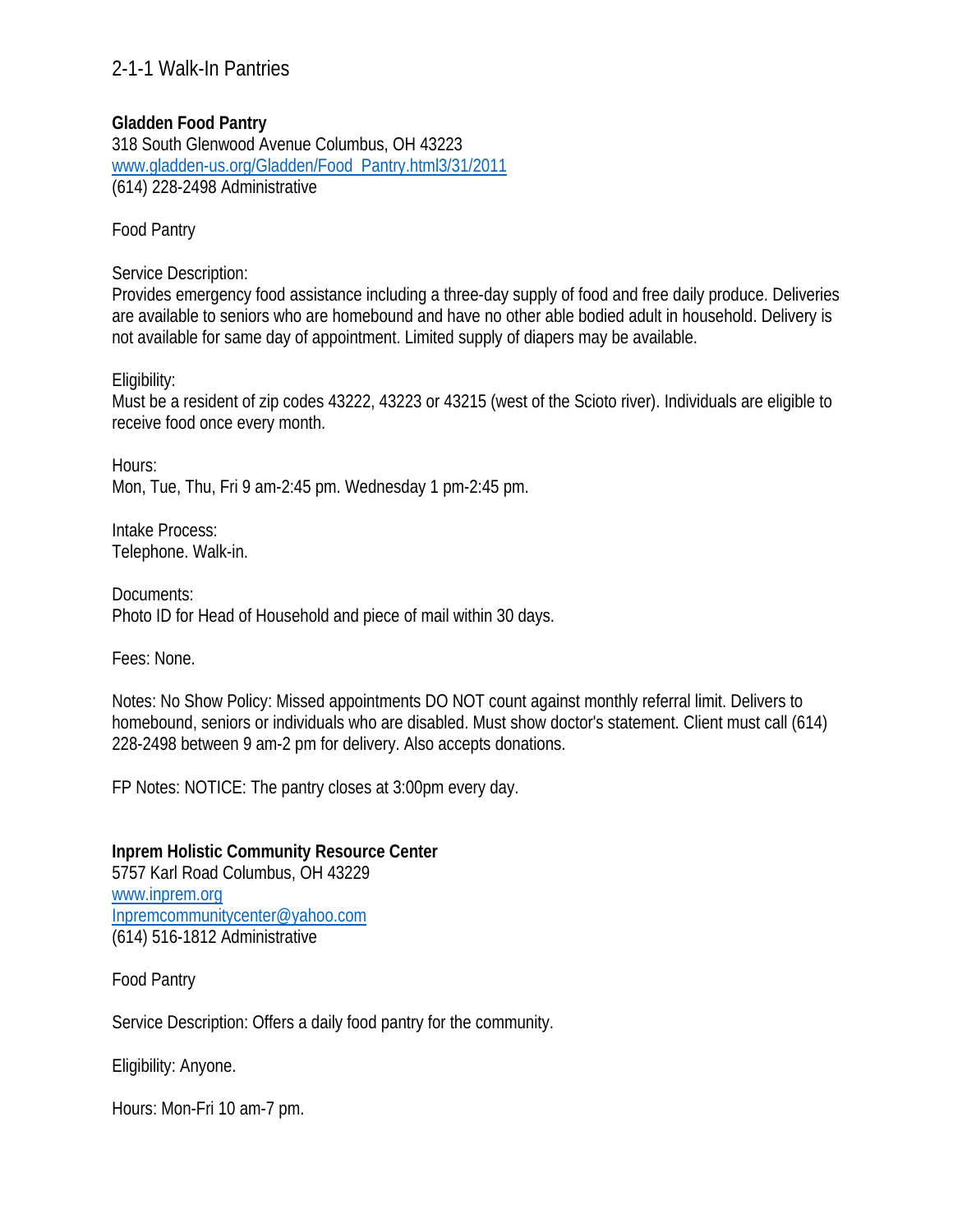Intake Process: Walk-in

Documents: Adults need photo ID and children need id. Proof of address for all members of the household.

Fees: None.

## **Mid-Ohio Foodbank**

Kroger Community Food Pantry 3960 Brookham Drive Grove City, OH 43123 http://www.midohiofoodbank.org/get-help/kroger-pantry/ rpeacock-creagh@midohiofoodbank.org (614) 317-9482 Program Number

Food Pantry Kroger Community Pantry (614) 317-9482 Program Number

## Service Description:

Provides emergency food. Choice pantry. Pet (dog/cat) food may be available. \*Accepts clients outside of Franklin County (incl. Fairfield & Pickerington)

## Eligibility:

Households at or below 200% of the Federal Poverty Level. Clients allowed one full shop per month. One bread and produce shop once per week on non-full shop weeks.

Hours:

Tue 11 am-5 pm. Wed 3 pm-7 pm. Fri 8 am-2 pm. Sat 8 am-1 pm. Closing times may vary due to volunteer levels.

## Intake Process:

Third Party "Proxy Shop" is available. There must be a signed Letter of Proxy on file prior to shopping. Clients are required to submit a new letter of proxy every July or the first visit after July. Forms can be obtained at the pantry by greeter or the welcome desk. Completed form must be submitted along with a picture ID and proof of residency of the client.

## Documents:

Photo ID for adult household member and piece of mail in their name dated within the last 90 days.

Fees: None.

Notes: Pantry Express available regular pantry hours. Clients complete order form for dry goods. Produce, bread and meat will be added to the order and brought to client's vehicle with minimal wait time.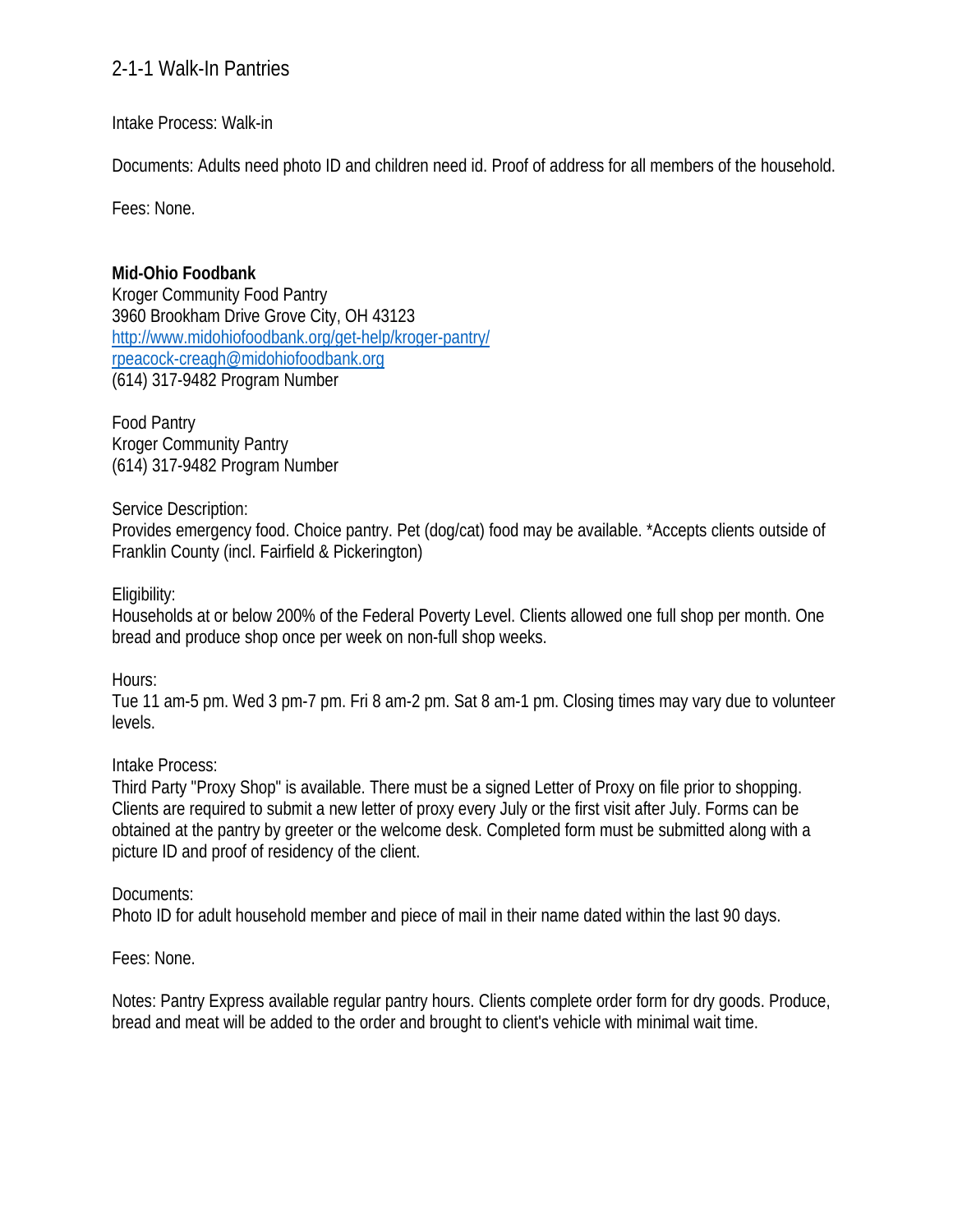## **St. John Food Pantry**

640 South Ohio Avenue Columbus, OH 43205 https://www.facebook.com/stjohnpantry/ sjlc.coordinator@gmail.com (614) 252-5926 ext 3 Program Number Pantry

Food Pantry

Service Description: Offers 3-5 day supply of emergency food. Clients can visit twice per month but must have at least one week between visits.

Eligibility: Residents of 43206, 43205 and 43207

Hours:

Tuesdays and Thursdays 9:30 am - 11:30 am. Clients need to be signed in by 10:45 am to be served.

Intake Process:

NOTICE: The pantry will service as a Drive-Thru method on 3/17/2020 and 3/19/2020. Clients will not be allowed in the building on these appointment dates. Further dates and times could be affected during COVID-19 days; and updates will be given to HandsOn the month of March as needed. NOTICE: New Update 3/18/2020: the pantry will continue to operate as a drive-thru for walkers and cars; and Clients will still need to show PhotoID to be served. Clients outside of 43205, 43206, and 43207 will be served only once.

Documents: Photo ID for one household adult and proof of address: US Mail less than 90 days old.

Fees: None.

### **St. Stephen's Community House**

1500 East 17th Avenue Columbus, OH 43219 www.saintstephensch.org (614) 294-6347 Administrative (614) 294-0258 Fax

Food Pantry Food and Nutrition Center

Service Description:

This is a choice pantry; and families are able to shop everyday to receive Fresh Produce in addition to a once a month "Protein Pass" that provides grains (pasta, rice, beans), peanut butter, dairy and meat as available. May have a supply of diapers, formula and baby food as well.

Eligibility:

Must reside in one of the following zip codes: 43081, 43201, 43211, 43219, 43224, 43229, 43230, 43231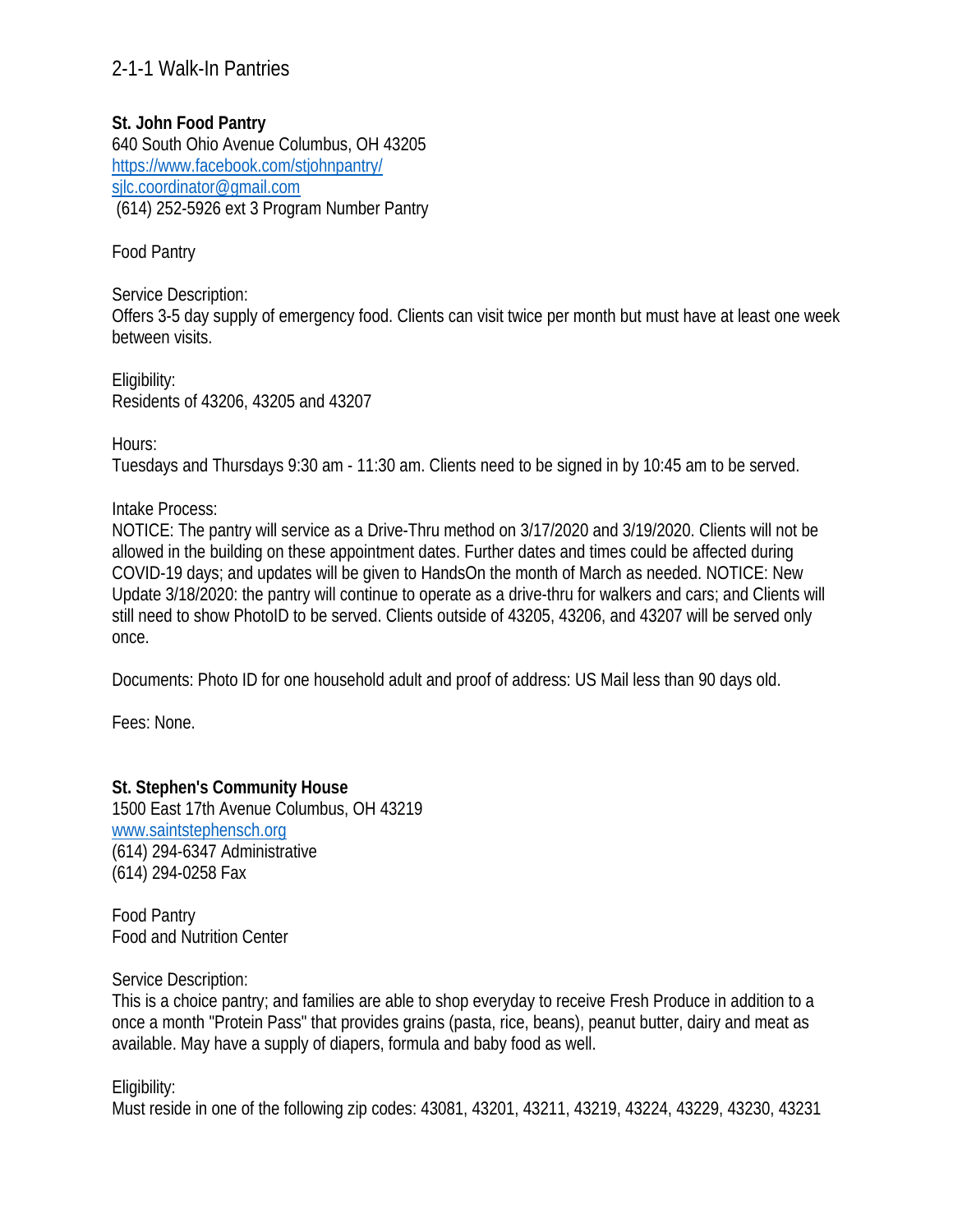Hours:

Mon, Wed and Fri noon-3 pm. Tue and Thu 3 pm-6 pm.

Intake Process:

This walk-in pantry will allow caseworker and third party pick-ups with proxy form on file and copy of ID

Documents:

Documents needed: Adults: Proof of Address as head of household, and Photo ID card; no documents needed for Children. Types of documents could be: Valid Ohio driver's license or state ID with current address. If current address is not on ID, clients must provide a typed lease agreement or current gas or electric bill in their name. To receive diapers/formula, proof of residence can be verified with the following documents: Health insurance card with name and address; social security card with name and address; school documents with name and address; letter from FCDJFS with name and address or a lease with name and address. Birth certificates will only be accepted for children who are 5 years old or younger. Listed parent must be verified on case.

Fees: None.

Additional Languages: None.

Notes: Also accepts donations.

Directions: I-71 to 17th avenue - go east on 17th for one mile. Located on the left between Cleveland Ave and Joyce.

### **The Bridge Community Center**

3750 Sullivant Avenue Columbus, OH 43228 www.thebridge.io/ roni@columbusrelief.org (614) 272-2949 Administrative

Food Pantry

Service Description: Choice pantry offers an emergency supply of food. Provides personal care products and non-perishable foods 2 times per month. Perishable food available weekly.

Eligibility: Anyone.

Hours: Walk-in pantry hours on Tuesdays (7 pm-8 pm)

Intake Process: Walk-in. Clients can visit the full shop once a month; and weekly for bread and produce.